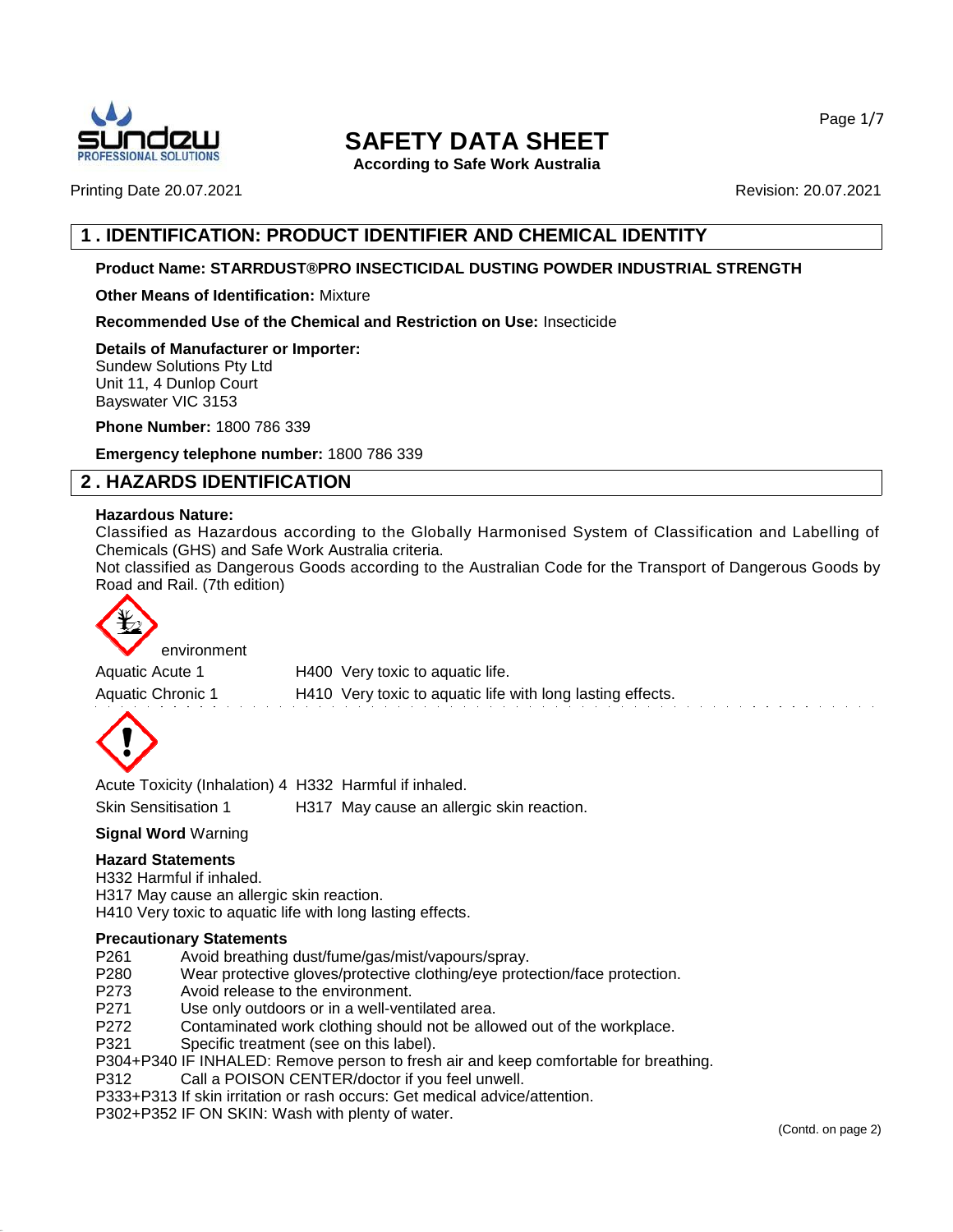**According to Safe Work Australia**

Printing Date 20.07.2021 Revision: 20.07.2021

(Contd. of page 1)

#### **Product Name: STARRDUST®PRO INSECTICIDAL DUSTING POWDER INDUSTRIAL STRENGTH**

P391 Collect spillage.

P362+P364 Take off contaminated clothing and wash it before reuse.

P501 Dispose of contents/container in accordance with local/regional/national regulations.

## **3 . COMPOSITION AND INFORMATION ON INGREDIENTS**

#### **Chemical Characterization: Mixtures**

**Description:** Mixture of substances listed below with nonhazardous additions.

## **Hazardous Components:**

| 2%                           |  |  |  |  |
|------------------------------|--|--|--|--|
|                              |  |  |  |  |
| 0.5%                         |  |  |  |  |
|                              |  |  |  |  |
| <b>4. FIRST AID MEASURES</b> |  |  |  |  |
|                              |  |  |  |  |

#### **Inhalation:**

If inhaled, remove to fresh air. If not breathing, give artificial respiration. If breathing is difficult, give oxygen. Seek medical attention if breathing problems develop.

#### **Skin Contact:**

In case of skin contact, immediately remove contaminated clothing and wash affected areas with water and soap for at least 20 minutes. Seek medical attention if symptoms occur.

#### **Eye Contact:**

In case of eye contact, hold eyelids open and rinse with water for at least 15 minutes. Seek medical attention if symptoms occur.

#### **Ingestion:**

If swallowed, do not induce vomiting. Immediately rinse mouth with water. Never give anything by mouth to an unconscious person. Seek immediate medical attention.

#### **Symptoms Caused by Exposure:**

Inhalation: May be harmful if inhaled.

Skin Contact: Mildly irritating.This product may cause sensitisation by skin contact, which is reversible and usually subside within 12 hours.

Eye Contact: May cause eye irritation.

# **5 . FIRE FIGHTING MEASURES**

#### **Suitable Extinguishing Media:**

Water spray or fog, foam, dry chemical or carbon dioxide. Do not use high volume water jet.

#### **Specific Hazards Arising from the Chemical:**

Hazardous combustion products include oxides of carbon and hydrogen chloride.

#### **Special Protective Equipment and Precautions for Fire Fighters:**

When fighting a major fire wear self-contained breathing apparatus and protective equipment.

(Contd. on page 3)

Page 2/7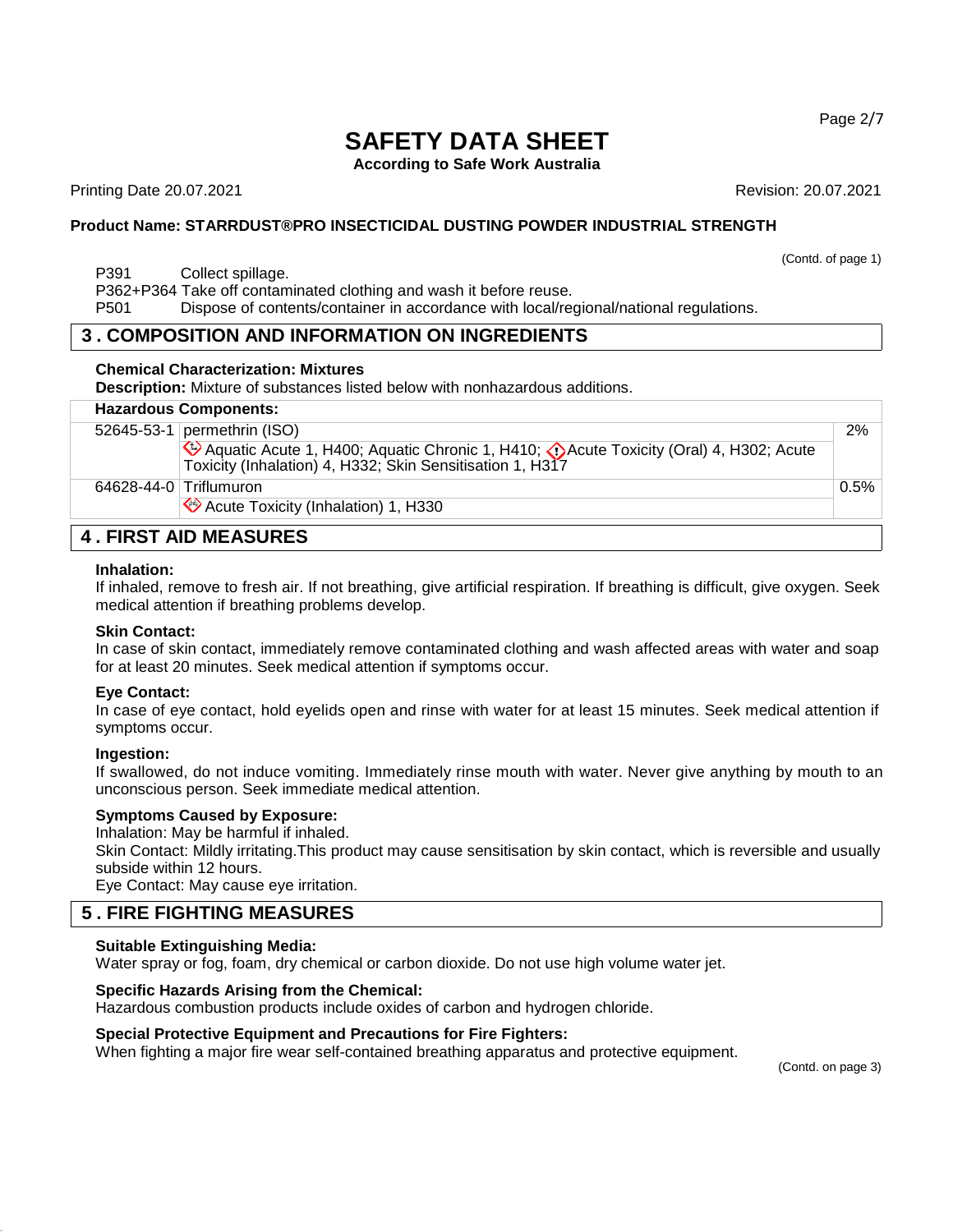**According to Safe Work Australia**

Printing Date 20.07.2021 Revision: 20.07.2021

#### **Product Name: STARRDUST®PRO INSECTICIDAL DUSTING POWDER INDUSTRIAL STRENGTH**

(Contd. of page 2)

# **6 . ACCIDENTAL RELEASE MEASURES**

#### **Personal Precautions, Protective Equipment and Emergency Procedures:**

Wear approved dust/particulate filter respirator and full protective clothing. Evacuate all non-essential personnel from affected area. Do not breathe dust. Ensure adequate ventilation. Avoid generating dust.

**Environmental Precautions:** In the event of a major spill, prevent spillage from entering drains or water courses.

#### **Methods and Materials for Containment and Cleaning Up:**

Stop leak if safe to do so and cover with a plastic sheet to prevent spreading. Sweep and shovel into drums for subsequent disposal. Avoid generating dust. Provide adequate ventilation.

# **7 . HANDLING AND STORAGE**

#### **Precautions for Safe Handling:**

Use of safe work practices are recommended to avoid eye or skin contact and inhalation of dust.

Food, beverages and tobacco products should not be stored or consumed where this material is in use. Always wash hands before smoking, eating, drinking or using the toilet. Wash contaminated clothing and other protective equipment before storage or re-use. Provide eyewash fountains and safety showers in close proximity to points of potential exposure.

Contaminated work clothing must not be allowed out of the workplace.

#### **Conditions for Safe Storage:**

Store in a cool, dry and well ventilated area. Keep container tightly closed when not in use. Protect from direct sunlight. Keep away iron, oxidizing agents, strong acids and halogenated compounds.

# **8 . EXPOSURE CONTROLS AND PERSONAL PROTECTION**

#### **Exposure Standards:**

#### **14807-96-6 Talc (Mg3H2(SiO3)4)**

WES TWA: 2.5 mg/m<sup>3</sup> (containing no asbestos fibres)

#### **Engineering Controls:**

Provide sufficient mechanical (general and/or local exhaust) ventilation to maintain exposure below the limits.

#### **Respiratory Protection:**

Where an inhalation risk exists, wear a Class P1 (particulate) respirator. At high dust levels, wear a powered air purifying respirator (PAPR) with Class P3 (Particulate) filter or an air-line respirator or a full-face Class P3 (particulate) respirator. See Australian/New Zealand Standards AS/NZS 1715 and 1716 for more information.

#### **Skin Protection:**

Impervious nitrile rubber or PVC gloves. See Australian/New Zealand Standard AS/NZS 2161 for more information. When selecting gloves for use against certain chemicals, the degradation resistance, permeation rate and permeation breakthrough time should be considered.

Occupational protective clothing (depending on conditions in which it has to be used, in particular as regards the period for which it is worn, which shall be determined on the basis of the seriousness of the risk, the frequency of exposure to the risk, the characteristics of the workstation of each worker and the performance of the protective clothing). See Australian/New Zealand Standard AS/NZS 4501 for more information.

#### **Eye and Face Protection:**

Eye and face protectors for protection against dust. See Australian/New Zealand Standard AS/NZS 1337 for more information.

Page 3/7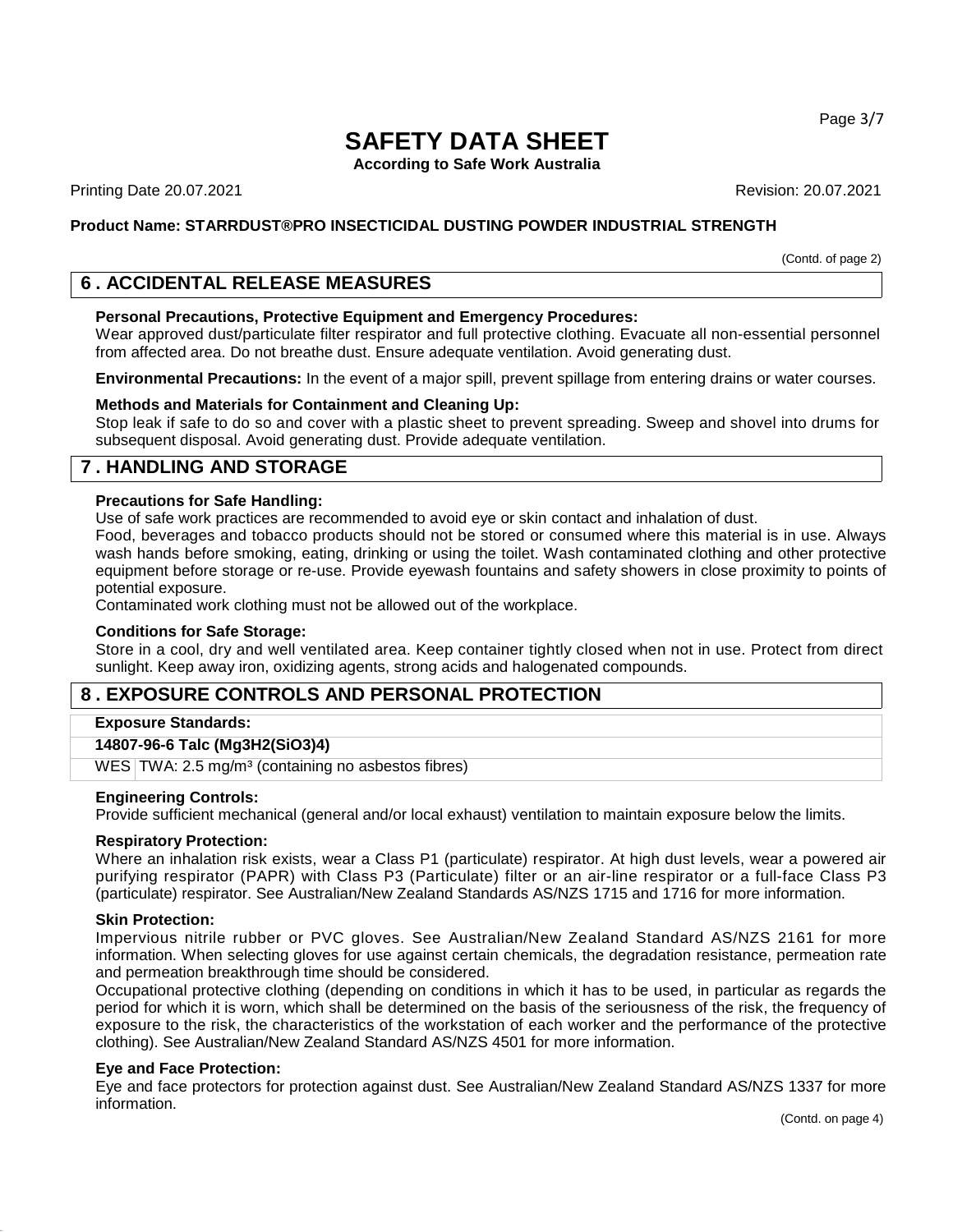**According to Safe Work Australia**

Printing Date 20.07.2021 Revision: 20.07.2021

#### **Product Name: STARRDUST®PRO INSECTICIDAL DUSTING POWDER INDUSTRIAL STRENGTH**

(Contd. of page 3)

# **9 . PHYSICAL AND CHEMICAL PROPERTIES**

| Appearance:                                                   |                          |
|---------------------------------------------------------------|--------------------------|
| Form:                                                         | Powder                   |
| Colour:                                                       | White                    |
| Odour:                                                        | Odourless                |
| <b>Odour Threshold:</b>                                       | No information available |
| pH-Value:                                                     | No information available |
| <b>Melting point/Melting range:</b>                           | No information available |
| Initial Boiling Point/Boiling Range: No information available |                          |
| <b>Flash Point:</b>                                           | No information available |
| Flammability:                                                 | No information available |
| <b>Auto-ignition Temperature:</b>                             | Not determined           |
| <b>Decomposition Temperature:</b>                             | Not determined           |
| <b>Explosion Limits:</b>                                      |                          |
| Lower:                                                        | No information available |
| Upper:                                                        | No information available |
| <b>Vapour Pressure:</b>                                       | Not applicable           |
| Density:                                                      | No information available |
| <b>Vapour Density:</b>                                        | No information available |
| <b>Evaporation Rate:</b>                                      | No information available |
| <b>Solubility in Water:</b>                                   | No information available |

## **10 . STABILITY AND REACTIVITY**

**Possibility of Hazardous Reactions:** Hazardous polymerisation will not occur.

**Chemical Stability:** Stable at ambient temperature and under normal conditions of use.

**Conditions to Avoid:** Direct sunlight.

**Incompatible Materials:** Iron, oxidizing agents, strong acids and halogenated compounds.

**Hazardous Decomposition Products:** Oxides of carbon and hydrogen chloride.

# **11 . TOXICOLOGICAL INFORMATION**

#### **Toxicity:**

**LD**₅₀**/LC**₅₀ **Values Relevant for Classification:** No information available

#### **Acute Health Effects**

**Inhalation:** May be harmful if inhaled.

#### **Skin:**

Mildly irritating.This product may cause sensitisation by skin contact, which is reversible and usually subside within 12 hours.

**Eye:** This product is a mild irritant if dust enters the eyes.

**Ingestion:** Ingestion is not considered a potential route of exposure.

**Skin Corrosion / Irritation:** Based on classification principles, the classification criteria are not met.

**Serious Eye Damage / Irritation:** Based on classification principles, the classification criteria are not met.

**Respiratory or Skin Sensitisation:** Sensitisation possible through skin contact.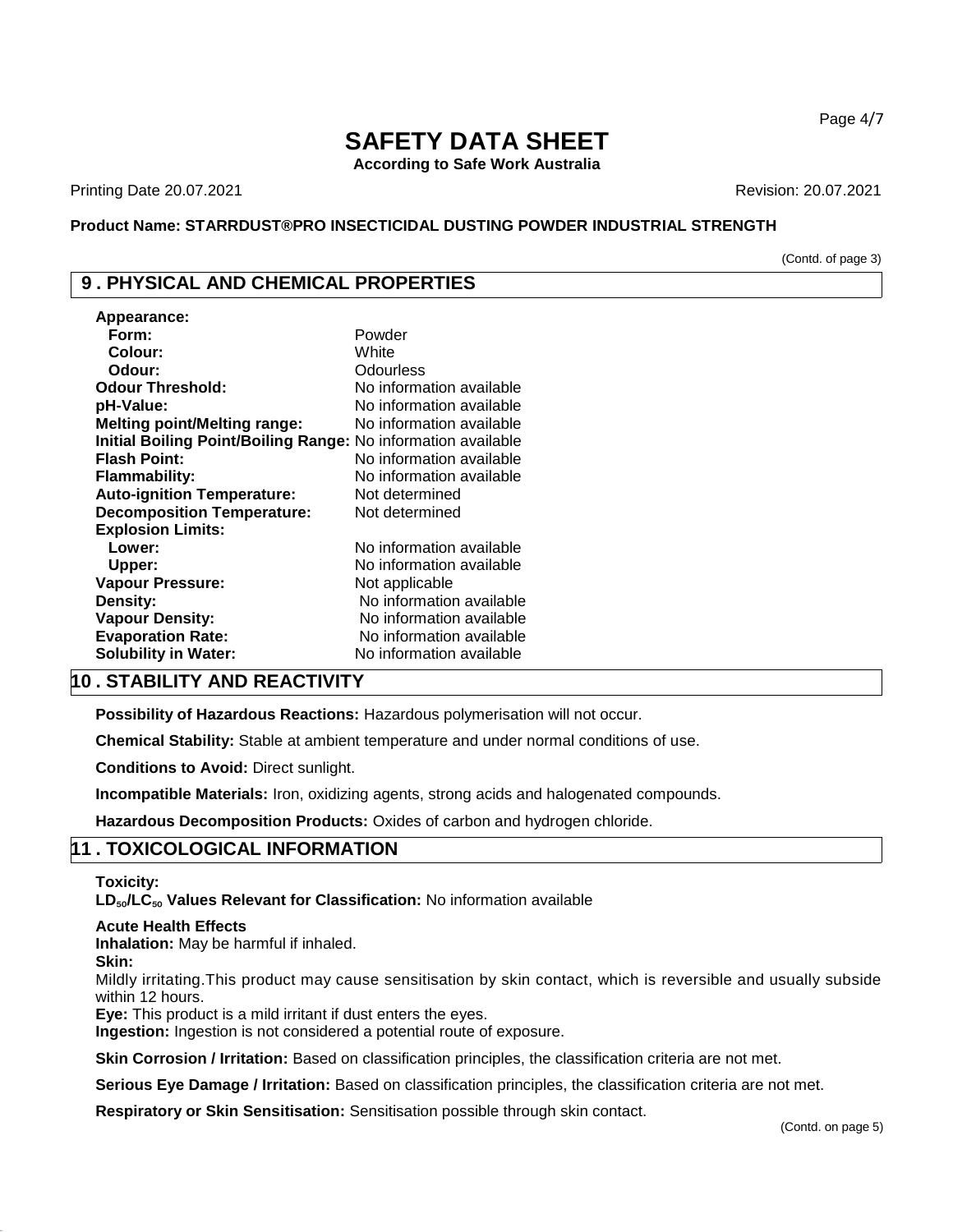Page 5/7

# **SAFETY DATA SHEET**

**According to Safe Work Australia**

Printing Date 20.07.2021 Revision: 20.07.2021

## **Product Name: STARRDUST®PRO INSECTICIDAL DUSTING POWDER INDUSTRIAL STRENGTH**

(Contd. of page 4)

**Germ Cell Mutagenicity:** Based on classification principles, the classification criteria are not met.

#### **Carcinogenicity:**

Talc not containing asbestos or asbestiform fibres is classified by IARC as Group 3 - Not classifiable as to its carcinogenicity to humans.

**Reproductive Toxicity:** Based on classification principles, the classification criteria are not met.

#### **Specific Target Organ Toxicity (STOT) - Single Exposure:**

Based on classification principles, the classification criteria are not met.

#### **Specific Target Organ Toxicity (STOT) - Repeated Exposure:**

Causes damage to organs through prolonged or repeated exposure.

**Aspiration Hazard:** Based on classification principles, the classification criteria are not met.

**Chronic Health Effects:** No information available

#### **Existing Conditions Aggravated by Exposure:** No information available

#### **Additional toxicological information:**

The Australian Acceptable Daily Intake (ADI) for permethrin for a human is 0.05 mg/kg/day, set for the public for daily, lifetime exposure. This is based on the NOEL of 5 mg/kg/day, the level determined to show no effects during long term exposure for the most sensitive indicators and the most sensitive species. (Ref: Comm. Dept. of Health and Ageing Office of Chemical Safety, 'ADI List', March 2016).

The Australian Acceptable Daily Intake (ADI) for triflumuron for a human is 0.007 mg/kg/day, set for the public for daily, lifetime exposure. This is based on the NOEL of 0.7 mg/kg/day, the level determined to show no effects during long term exposure for the most sensitive indicators and the most sensitive species. (Ref: Comm. Dept. of Health and Ageing Office of Chemical Safety, 'ADI List', March 2016).

# **12 . ECOLOGICAL INFORMATION**

#### **Ecotoxicity:**

Permethrin is practically non-toxic to birds. Triflumuron is toxic to bees

#### **Aquatic toxicity:**

Permethrin and triflumuron are toxic to aquatic organisms. May cause long-term adverse effects in the aquatic environment.

#### **Persistence and Degradability:**

Permethrin is of low to moderate persistence in the soil environment, with reported half-lives of 30 - 38 days.

#### **Bioaccumulative Potential:** No information available

**Mobility in Soil:** Permethrin is not very mobile in a wide range of soil types. **Other adverse effects:** No information available

# **13 . DISPOSAL CONSIDERATIONS**

**Disposal Methods and Containers:** Dispose according to applicable local and state government regulations.

#### **Special Precautions for Landfill or Incineration:**

Please consult your state Land Waste Management Authority for more information.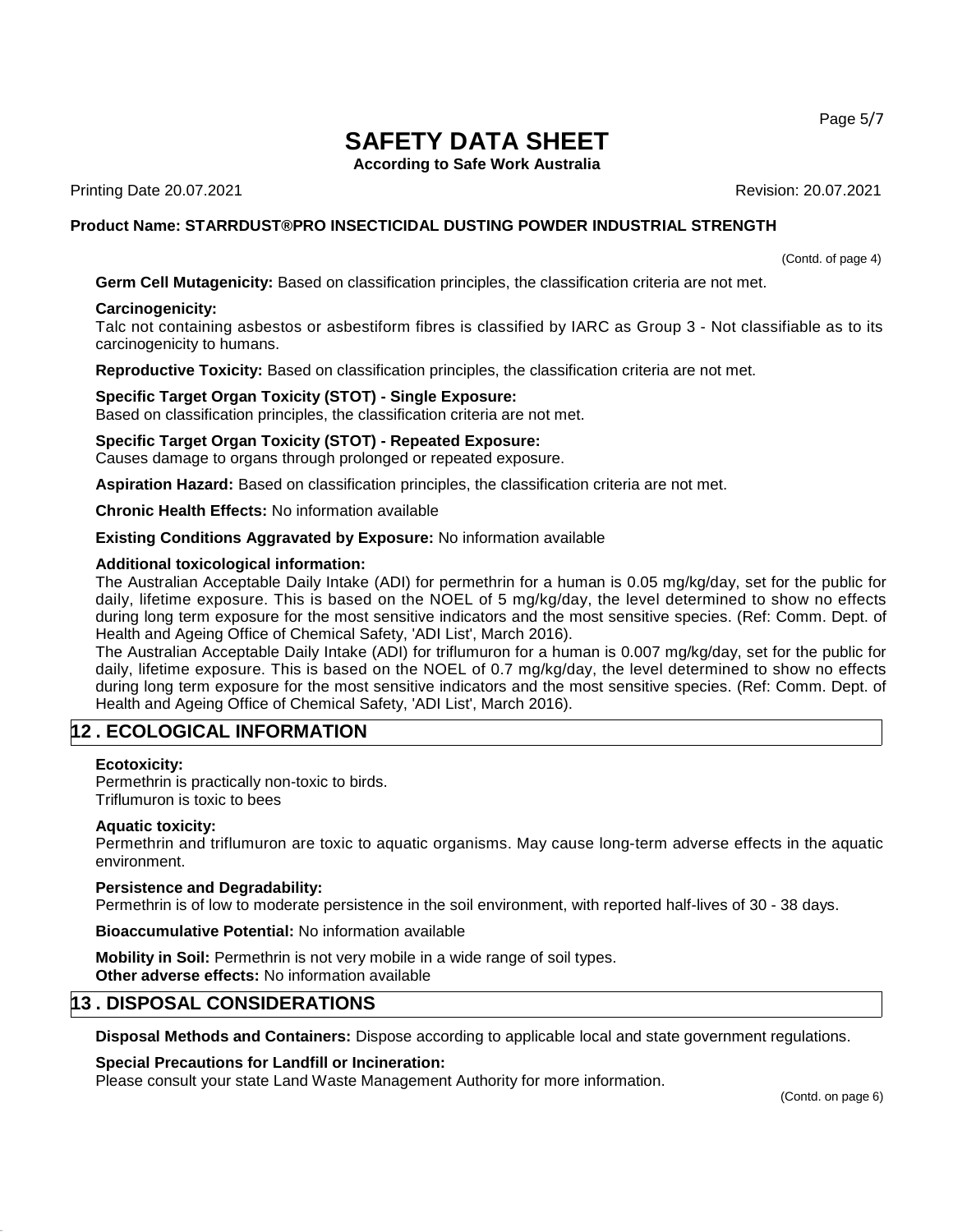**According to Safe Work Australia**

Printing Date 20.07.2021 **Revision: 20.07.2021** 

#### **Product Name: STARRDUST®PRO INSECTICIDAL DUSTING POWDER INDUSTRIAL STRENGTH**

(Contd. of page 5)

Page 6/7

# **14 . TRANSPORT INFORMATION**

| <b>UN Number</b><br><b>ADG</b><br><b>IMDG, IATA</b>                         | Not regulated<br><b>UN3077</b>                                                              |
|-----------------------------------------------------------------------------|---------------------------------------------------------------------------------------------|
| <b>Proper Shipping Name</b><br><b>ADG</b><br><b>IMDG, IATA</b>              | Not regulated<br>ENVIRONMENTALLY HAZARDOUS SUBSTANCE, SOLID,<br>N.O.S. (PERMETHRIN MIXTURE) |
| <b>Dangerous Goods Class</b><br><b>ADG Class:</b><br><b>IMDG Class:</b>     | Not regulated<br>9 Miscellaneous dangerous substances and articles.                         |
| <b>Packing Group:</b><br><b>ADG</b><br><b>IMDG, IATA</b>                    | Not regulated<br>III                                                                        |
| <b>EMS Number:</b>                                                          | $F-A, S-F$                                                                                  |
| <b>Hazchem Code:</b>                                                        | 2Z                                                                                          |
| <b>Special Provisions:</b>                                                  | 179, 274, 331, 335, AU01                                                                    |
| <b>Limited Quantities:</b>                                                  | $5$ kg                                                                                      |
| Packagings & IBCs - Packing Instruction:                                    | P002, IBC08, LP02                                                                           |
| Packagings & IBCs - Special Packing Provisions: PP12, B3                    |                                                                                             |
| <b>Portable Tanks &amp; Bulk Containers - Instructions: T1, BK2</b>         |                                                                                             |
| <b>Portable Tanks &amp; Bulk Containers - Special</b><br><b>Provisions:</b> | TP33                                                                                        |
| <b>15 . REGULATORY INFORMATION</b>                                          |                                                                                             |

|                        | <b>Australian Inventory of Chemical Substances:</b> |
|------------------------|-----------------------------------------------------|
|                        | 52645-53-1 permethrin (ISO)                         |
| 64628-44-0 Triflumuron |                                                     |
|                        | 14807-96-6 Talc (Mg3H2(SiO3)4)                      |
|                        |                                                     |

**Standard for the Uniform Scheduling of Drugs and Poisons (SUSMP) - Poison Schedule:** Poisons Schedule: 5

# **16 . OTHER INFORMATION**

**Date of Preparation or Last Revision:** 20.07.2021

## **Prepared by:**

## **Abbreviations and acronyms:**

ADG: Australian Dangerous Goods IMDG: International Maritime Code for Dangerous Goods

IATA: International Air Transport Association

GHS: Globally Harmonised System of Classification and Labelling of Chemicals